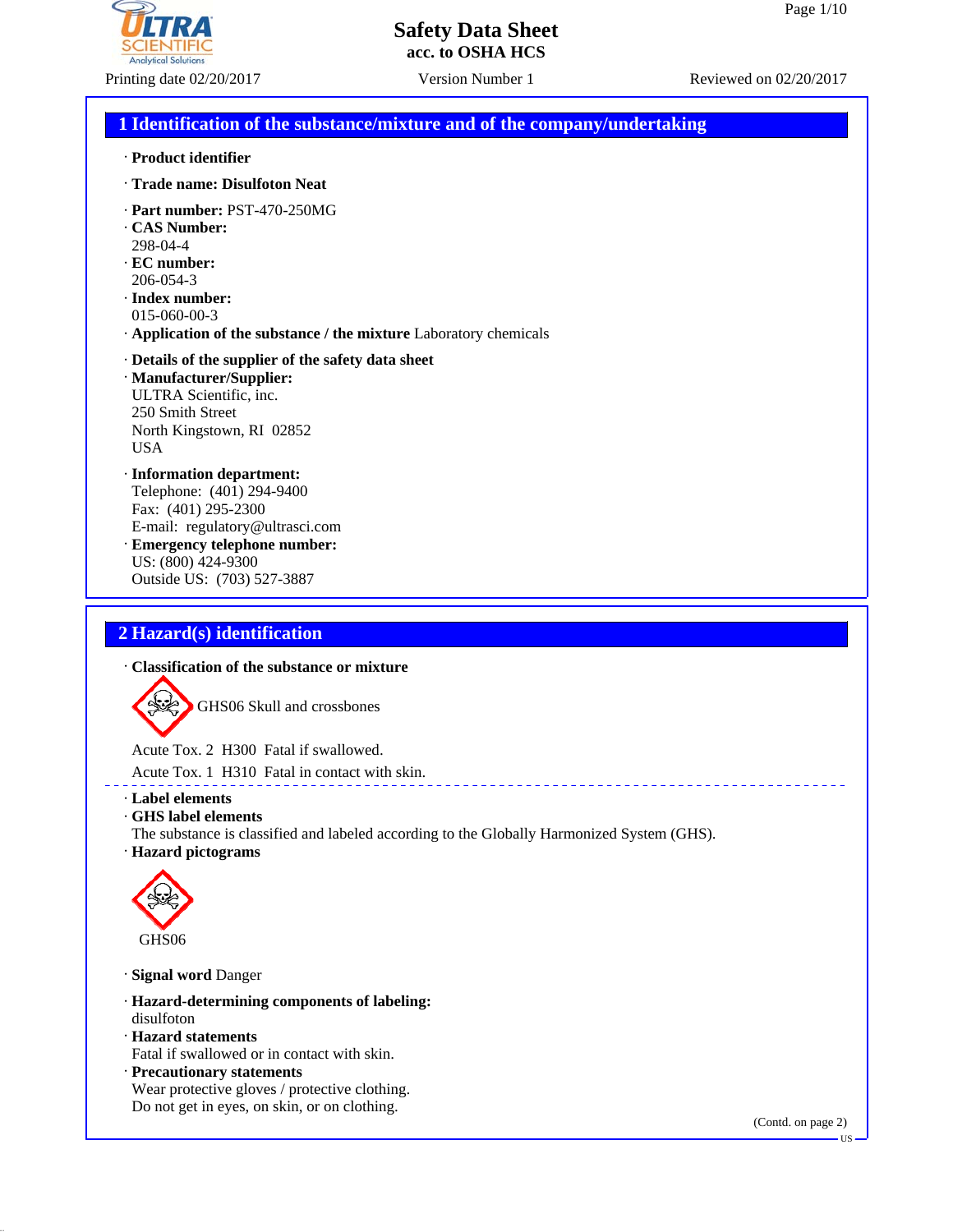#### TITRA **SCIENTIFIC Analytical Solutions**

Printing date 02/20/2017 Version Number 1 Reviewed on 02/20/2017

### **Safety Data Sheet acc. to OSHA HCS**

#### **Trade name: Disulfoton Neat**

|                                                                                                                                 | (Contd. of page 1) |
|---------------------------------------------------------------------------------------------------------------------------------|--------------------|
| Wash thoroughly after handling.                                                                                                 |                    |
| Do not eat, drink or smoke when using this product.                                                                             |                    |
| IF SWALLOWED: Immediately call a POISON CENTER/doctor.                                                                          |                    |
| Specific treatment (see on this label).                                                                                         |                    |
| Rinse mouth.                                                                                                                    |                    |
| IF ON SKIN: Wash with plenty of water.                                                                                          |                    |
| Take off immediately all contaminated clothing and wash it before reuse.                                                        |                    |
| Store locked up.                                                                                                                |                    |
| Dispose of contents/container in accordance with local/regional/national/international regulations.<br>· Classification system: |                    |
| · NFPA ratings (scale 0 - 4)                                                                                                    |                    |
|                                                                                                                                 |                    |
| Health $=$ 4                                                                                                                    |                    |
| Fire $= 1$                                                                                                                      |                    |
| Reactivity = $0$                                                                                                                |                    |
|                                                                                                                                 |                    |
| $\cdot$ HMIS-ratings (scale $0 - 4$ )                                                                                           |                    |
| <b>HEALTH</b><br>$\vert 4 \vert$<br>Health $=$ 4                                                                                |                    |
| $\begin{bmatrix} 1 \\ 1 \end{bmatrix}$ Fire = 1<br><b>FIRE</b>                                                                  |                    |
| REACTIVITY $\boxed{0}$ Reactivity = 0                                                                                           |                    |
|                                                                                                                                 |                    |
| Other hazards                                                                                                                   |                    |
| · Results of PBT and vPvB assessment                                                                                            |                    |
| · PBT: Not applicable.                                                                                                          |                    |
| $\cdot$ vPvB: Not applicable.                                                                                                   |                    |
|                                                                                                                                 |                    |
| <b>3 Composition/information on ingredients</b>                                                                                 |                    |
|                                                                                                                                 |                    |
| · Chemical characterization: Substances                                                                                         |                    |
| CAS No. Description                                                                                                             |                    |
| 298-04-4 disulfoton                                                                                                             |                    |
| $\cdot$ Identification number(s)                                                                                                |                    |
| · EC number: 206-054-3                                                                                                          |                    |
| $\cdot$ Index number: 015-060-00-3                                                                                              |                    |
|                                                                                                                                 |                    |
|                                                                                                                                 |                    |
| <b>4 First-aid measures</b>                                                                                                     |                    |
| · Description of first aid measures                                                                                             |                    |
| · General information:                                                                                                          |                    |
| Immediately remove any clothing soiled by the product.                                                                          |                    |
| In case of irregular breathing or respiratory arrest provide artificial respiration.                                            |                    |
| · After inhalation: In case of unconsciousness place patient stably in side position for transportation.                        |                    |
| · After skin contact: Immediately wash with water and soap and rinse thoroughly.                                                |                    |
| After eye contact: Rinse opened eye for several minutes under running water. Then consult a doctor.                             |                    |
| · After swallowing: Do not induce vomiting; immediately call for medical help.                                                  |                    |
| · Information for doctor:                                                                                                       |                    |
| · Most important symptoms and effects, both acute and delayed No further relevant information available.                        |                    |
| · Indication of any immediate medical attention and special treatment needed                                                    |                    |
| No further relevant information available.                                                                                      |                    |
|                                                                                                                                 | US —               |
|                                                                                                                                 | (Contd. on page 3) |
|                                                                                                                                 |                    |
|                                                                                                                                 |                    |
|                                                                                                                                 |                    |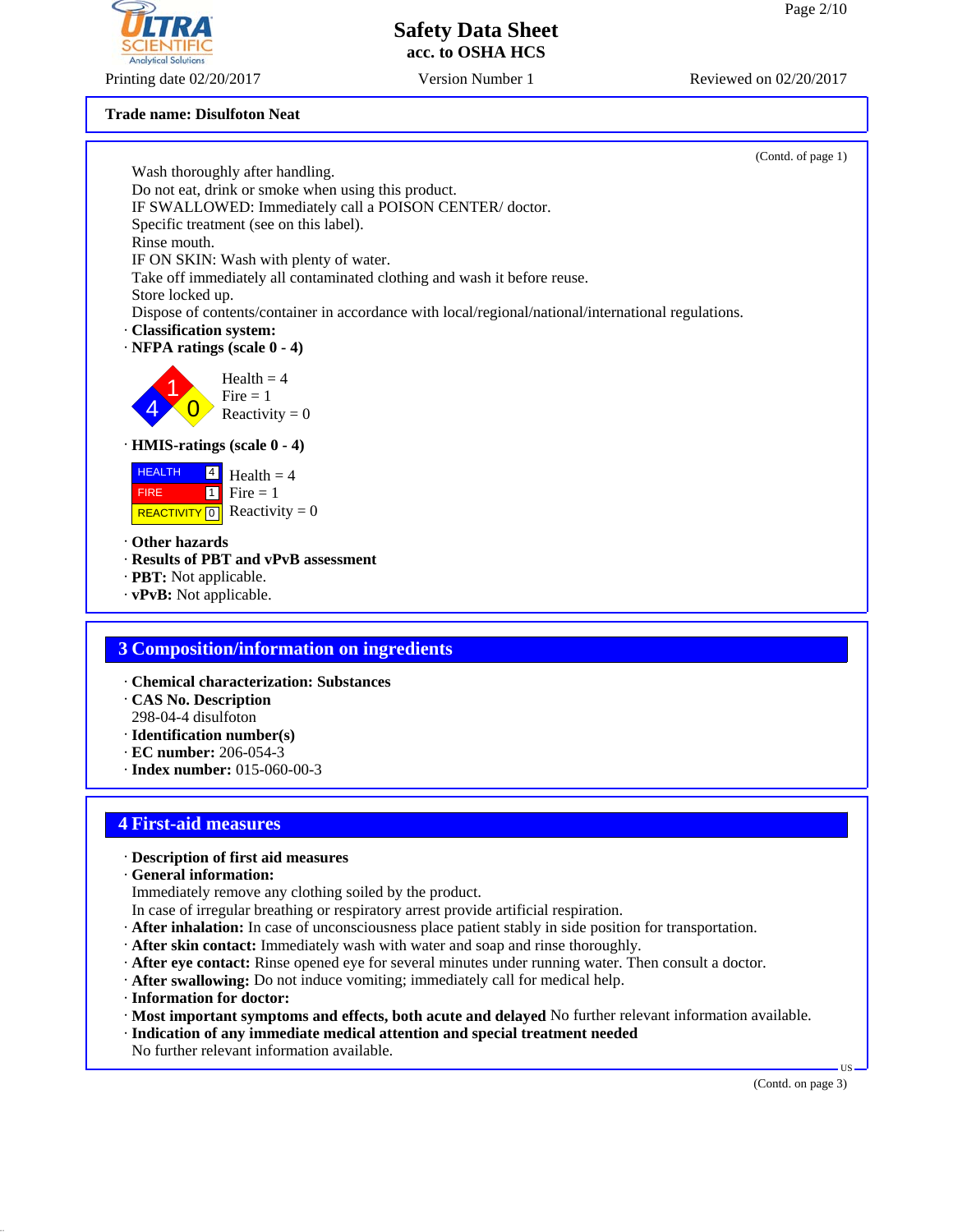# **Analytical Soli**

Printing date 02/20/2017 Version Number 1 Reviewed on 02/20/2017

#### **Safety Data Sheet acc. to OSHA HCS**

**Trade name: Disulfoton Neat**

(Contd. of page 2)

#### **5 Fire-fighting measures**

- · **Extinguishing media**
- · **Suitable extinguishing agents:** Use fire fighting measures that suit the environment.
- · **Special hazards arising from the substance or mixture** No further relevant information available.
- · **Advice for firefighters**
- · **Protective equipment:** No special measures required.

#### **6 Accidental release measures**

- · **Personal precautions, protective equipment and emergency procedures** Not required.
- · **Environmental precautions:** Do not allow to enter sewers/ surface or ground water.
- · **Methods and material for containment and cleaning up:** Absorb with liquid-binding material (sand, diatomite, acid binders, universal binders, sawdust). Dispose contaminated material as waste according to item 13.

#### · **Reference to other sections**

See Section 7 for information on safe handling.

- See Section 8 for information on personal protection equipment.
- See Section 13 for disposal information.

#### · **Protective Action Criteria for Chemicals**

· **PAC-1:**  $0.18$  mg/m3 · **PAC-2:**

2 mg/m3

8.8 mg/m3

#### **7 Handling and storage**

· **Handling:**

· **PAC-3:**

- · **Precautions for safe handling** No special precautions are necessary if used correctly.
- · **Information about protection against explosions and fires:** No special measures required.
- · **Conditions for safe storage, including any incompatibilities**
- · **Storage:**
- · **Requirements to be met by storerooms and receptacles:** No special requirements.
- · **Information about storage in one common storage facility:** Not required.
- · **Further information about storage conditions:** Keep receptacle tightly sealed.
- · **Specific end use(s)** No further relevant information available.

#### **8 Exposure controls/personal protection**

· **Additional information about design of technical systems:** No further data; see item 7.

(Contd. on page 4)

US

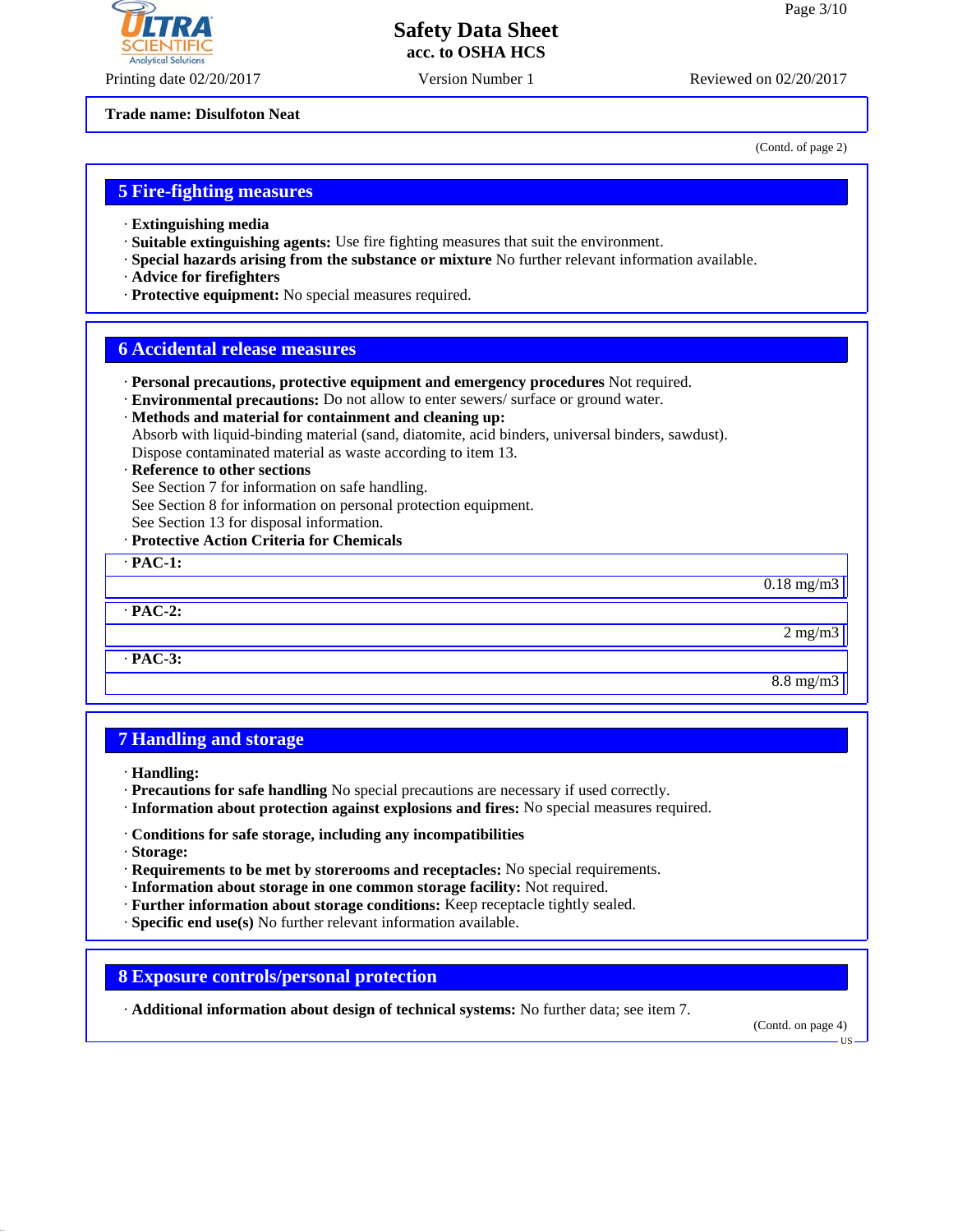

Printing date 02/20/2017 Version Number 1 Reviewed on 02/20/2017

**Trade name: Disulfoton Neat**

(Contd. of page 3)

|                                                                                                        | · Control parameters                                                                                                                                                                                                                                                                                                                                                                                                                                                                                                                                                                                                                                                                                                                                       |  |  |
|--------------------------------------------------------------------------------------------------------|------------------------------------------------------------------------------------------------------------------------------------------------------------------------------------------------------------------------------------------------------------------------------------------------------------------------------------------------------------------------------------------------------------------------------------------------------------------------------------------------------------------------------------------------------------------------------------------------------------------------------------------------------------------------------------------------------------------------------------------------------------|--|--|
|                                                                                                        | Components with limit values that require monitoring at the workplace:                                                                                                                                                                                                                                                                                                                                                                                                                                                                                                                                                                                                                                                                                     |  |  |
|                                                                                                        | 298-04-4 disulfoton                                                                                                                                                                                                                                                                                                                                                                                                                                                                                                                                                                                                                                                                                                                                        |  |  |
|                                                                                                        | REL Long-term value: $0.1 \text{ mg/m}^3$<br>Skin<br>TLV Long-term value: $0.05*$ mg/m <sup>3</sup>                                                                                                                                                                                                                                                                                                                                                                                                                                                                                                                                                                                                                                                        |  |  |
|                                                                                                        | Skin; BEI-A;*as inhalable fraction and vapor                                                                                                                                                                                                                                                                                                                                                                                                                                                                                                                                                                                                                                                                                                               |  |  |
|                                                                                                        | · Ingredients with biological limit values:                                                                                                                                                                                                                                                                                                                                                                                                                                                                                                                                                                                                                                                                                                                |  |  |
|                                                                                                        | 298-04-4 disulfoton                                                                                                                                                                                                                                                                                                                                                                                                                                                                                                                                                                                                                                                                                                                                        |  |  |
|                                                                                                        | BEI 70 % of baseline<br>Medium: red blood cells<br>Time: discretionary<br>Parameter: Cholinesterase activity (nonspecific)                                                                                                                                                                                                                                                                                                                                                                                                                                                                                                                                                                                                                                 |  |  |
|                                                                                                        | Additional information: The lists that were valid during the creation were used as basis.                                                                                                                                                                                                                                                                                                                                                                                                                                                                                                                                                                                                                                                                  |  |  |
|                                                                                                        | · Personal protective equipment:<br>· General protective and hygienic measures:<br>Keep away from foodstuffs, beverages and feed.<br>Immediately remove all soiled and contaminated clothing.<br>Wash hands before breaks and at the end of work.<br>Store protective clothing separately.<br>Avoid contact with the eyes and skin.<br>· Breathing equipment: Not required.<br>· Protection of hands:                                                                                                                                                                                                                                                                                                                                                      |  |  |
|                                                                                                        | Protective gloves                                                                                                                                                                                                                                                                                                                                                                                                                                                                                                                                                                                                                                                                                                                                          |  |  |
| observed.                                                                                              | The glove material has to be impermeable and resistant to the product/ the substance/ the preparation.<br>Due to missing tests no recommendation to the glove material can be given for the product/ the preparation/ the<br>chemical mixture.<br>Selection of the glove material on consideration of the penetration times, rates of diffusion and the degradation<br>· Material of gloves<br>The selection of the suitable gloves does not only depend on the material, but also on further marks of quality and<br>varies from manufacturer to manufacturer.<br>· Penetration time of glove material<br>The exact break through time has to be found out by the manufacturer of the protective gloves and has to be<br>· Eye protection: Safety glasses |  |  |
|                                                                                                        |                                                                                                                                                                                                                                                                                                                                                                                                                                                                                                                                                                                                                                                                                                                                                            |  |  |
|                                                                                                        | <b>9 Physical and chemical properties</b>                                                                                                                                                                                                                                                                                                                                                                                                                                                                                                                                                                                                                                                                                                                  |  |  |
| · Information on basic physical and chemical properties<br><b>General Information</b><br>· Appearance: |                                                                                                                                                                                                                                                                                                                                                                                                                                                                                                                                                                                                                                                                                                                                                            |  |  |

**Form:** Oily **Color:** Not determined.<br> **Characteristic** Characteristic · **Odor:** Characteristic

> (Contd. on page 5) US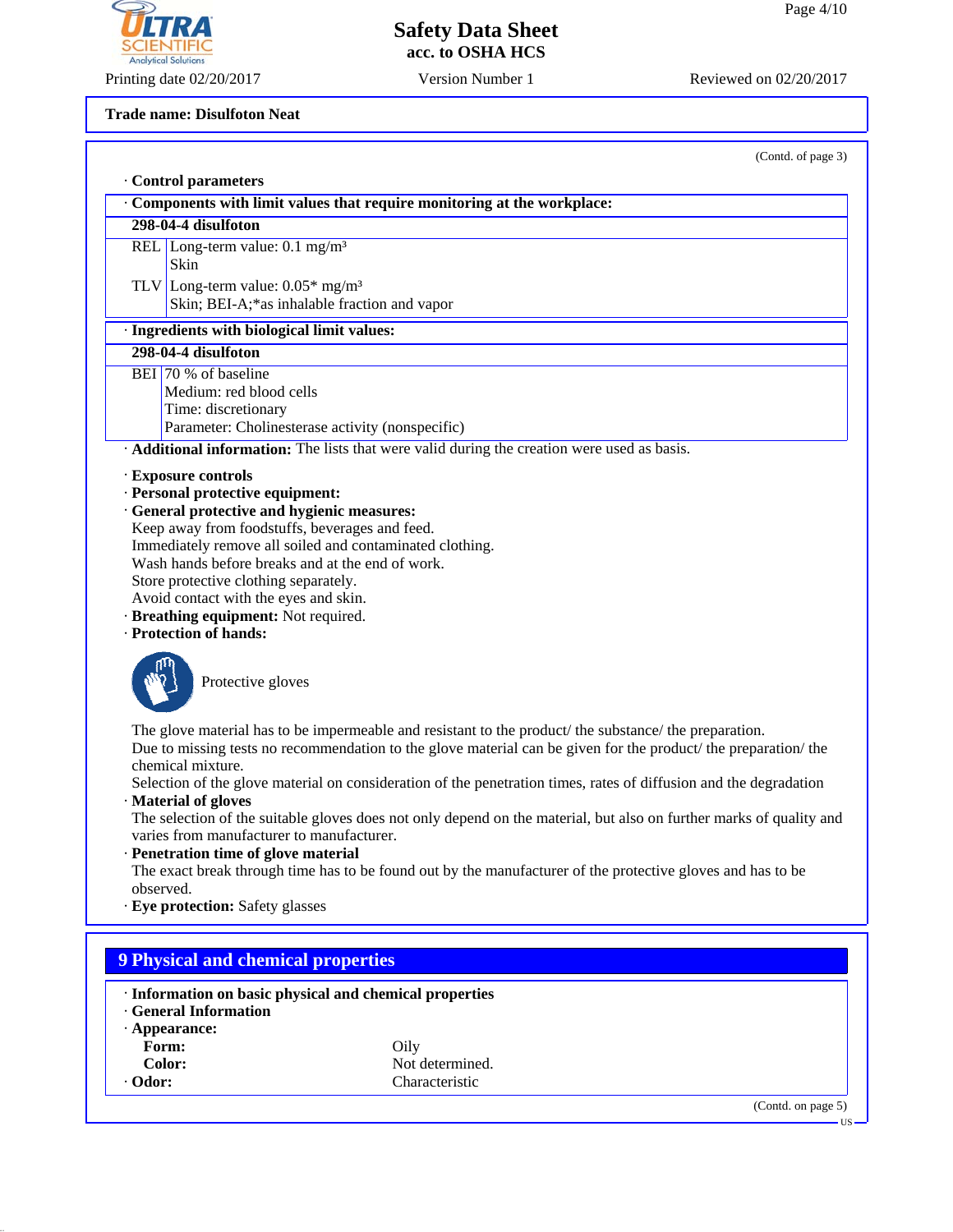

Printing date 02/20/2017 Version Number 1 Reviewed on 02/20/2017

**Trade name: Disulfoton Neat**

|                                                                                                   | (Contd. of page 4)                                                                                |
|---------------------------------------------------------------------------------------------------|---------------------------------------------------------------------------------------------------|
| Odor threshold:                                                                                   | Not determined.                                                                                   |
| · pH-value:                                                                                       | Not determined.                                                                                   |
| Change in condition<br><b>Melting point/Melting range:</b><br><b>Boiling point/Boiling range:</b> | Undetermined.<br>62 °C (144 °F)                                                                   |
| · Flash point:                                                                                    | 133 °C (271 °F)                                                                                   |
| · Flammability (solid, gaseous):                                                                  | Not applicable.                                                                                   |
| · Ignition temperature:                                                                           |                                                                                                   |
| <b>Decomposition temperature:</b>                                                                 | Not determined.                                                                                   |
| $\cdot$ Auto igniting:                                                                            | Not determined.                                                                                   |
| · Danger of explosion:                                                                            | Product does not present an explosion hazard.                                                     |
| · Explosion limits:<br>Lower:<br><b>Upper:</b>                                                    | Not determined.<br>Not determined.                                                                |
| $\cdot$ Vapor pressure at 20 °C (68 °F):                                                          | 0.00024 hPa                                                                                       |
| $\cdot$ Density at 20 °C (68 °F):<br>· Relative density<br>· Vapor density<br>· Evaporation rate  | $1.14$ g/cm <sup>3</sup> (9.513 lbs/gal)<br>Not determined.<br>Not determined.<br>Not determined. |
| · Solubility in / Miscibility with<br>Water at 20 $^{\circ}$ C (68 $^{\circ}$ F):                 | $0.025$ g/l                                                                                       |
| · Partition coefficient (n-octanol/water): Not determined.                                        |                                                                                                   |
| · Viscosity:<br>Dynamic:<br>Kinematic:<br><b>Organic solvents:</b><br><b>VOC</b> content:         | Not determined.<br>Not determined.<br>100.0%<br>100.0%<br>1140.0 $g/l$ / 9.51 lb/gl               |
| Other information                                                                                 | No further relevant information available.                                                        |

### **10 Stability and reactivity**

· **Reactivity** No further relevant information available.

· **Chemical stability**

- · **Thermal decomposition / conditions to be avoided:** No decomposition if used according to specifications.
- · **Possibility of hazardous reactions** No dangerous reactions known.
- · **Conditions to avoid** No further relevant information available.
- · **Incompatible materials:** No further relevant information available.
- · **Hazardous decomposition products:** No dangerous decomposition products known.

(Contd. on page 6)

US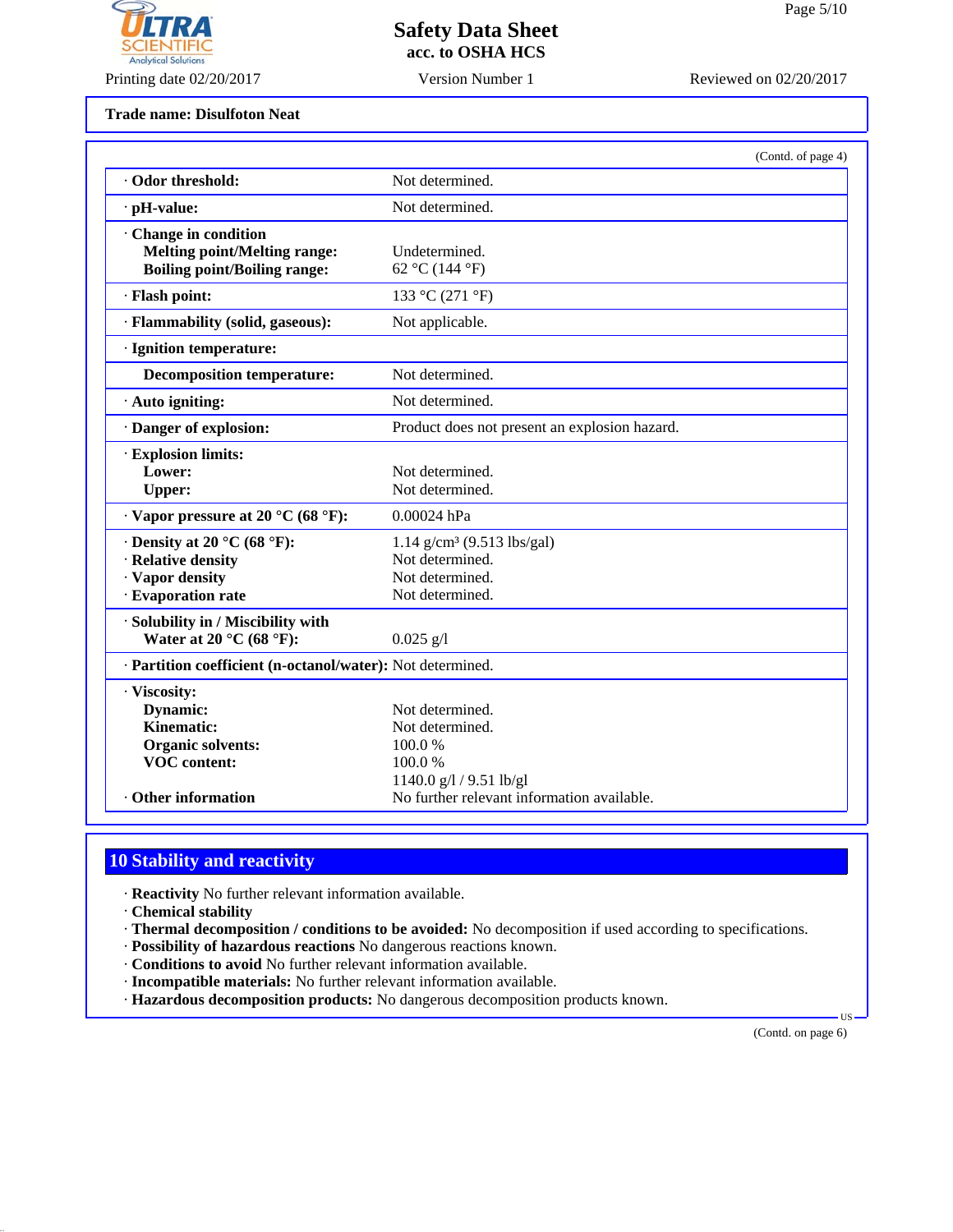

Printing date 02/20/2017 Version Number 1 Reviewed on 02/20/2017

**Trade name: Disulfoton Neat**

(Contd. of page 5)

|                          | · Acute toxicity:<br>· LD/LC50 values that are relevant for classification: |
|--------------------------|-----------------------------------------------------------------------------|
|                          | <b>ATE (Acute Toxicity Estimates)</b>                                       |
| Oral                     | LD50 $2.6$ mg/kg (rat)                                                      |
|                          | Dermal LD50 $\sqrt{20}$ mg/kg (rat)                                         |
| 298-04-4 disulfoton      |                                                                             |
| Oral                     | LD50 $\sqrt{2}$ mg/kg (rat)                                                 |
|                          | Dermal LD50 $\sqrt{20}$ mg/kg (rat)                                         |
|                          | · Primary irritant effect:                                                  |
|                          | · on the skin: No irritant effect.                                          |
|                          | on the eye: No irritating effect.                                           |
|                          | · Sensitization: No sensitizing effects known.                              |
|                          | · Additional toxicological information: Danger through skin absorption.     |
|                          | · Carcinogenic categories                                                   |
|                          | · IARC (International Agency for Research on Cancer)                        |
| Substance is not listed. |                                                                             |
|                          | · NTP (National Toxicology Program)                                         |
|                          | Substance is not listed.                                                    |
|                          | <b>OSHA-Ca (Occupational Safety &amp; Health Administration)</b>            |
|                          |                                                                             |
| Substance is not listed. |                                                                             |
|                          |                                                                             |
|                          |                                                                             |
|                          | <b>12 Ecological information</b>                                            |

- · **Mobility in soil** No further relevant information available.
- · **Additional ecological information:**
- · **General notes:**
- Water hazard class 3 (Assessment by list): extremely hazardous for water
- Do not allow product to reach ground water, water course or sewage system, even in small quantities.
- Danger to drinking water if even extremely small quantities leak into the ground.
- · **Results of PBT and vPvB assessment**
- · **PBT:** Not applicable.
- · **vPvB:** Not applicable.
- · **Other adverse effects** No further relevant information available.

 US (Contd. on page 7)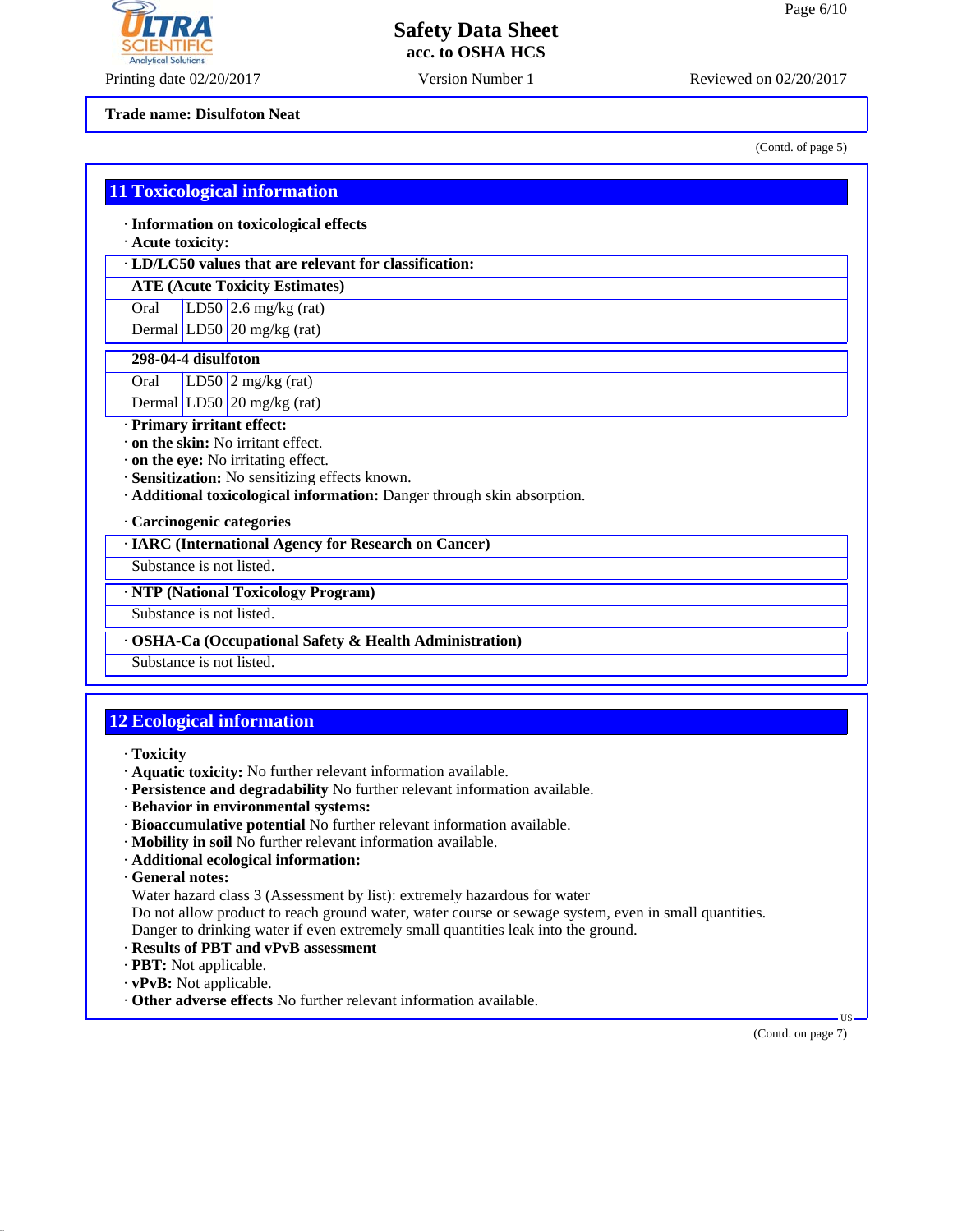## **LTRA Analytical Solutions**

#### **Safety Data Sheet acc. to OSHA HCS**

Printing date 02/20/2017 Version Number 1 Reviewed on 02/20/2017

**Trade name: Disulfoton Neat**

(Contd. of page 6)

#### **13 Disposal considerations**

· **Waste treatment methods**

#### · **Recommendation:**

Must not be disposed of together with household garbage. Do not allow product to reach sewage system.

- · **Uncleaned packagings:**
- · **Recommendation:** Disposal must be made according to official regulations.

| <b>14 Transport information</b>                          |                                                                                                                                        |
|----------------------------------------------------------|----------------------------------------------------------------------------------------------------------------------------------------|
| · UN-Number<br>· DOT, IMDG, IATA                         | <b>UN3018</b>                                                                                                                          |
| · UN proper shipping name<br>$\cdot$ DOT<br>$\cdot$ IMDG | Organophosphorus pesticides, liquid, toxic (disulfoton)<br>ORGANOPHOSPHORUS PESTICIDE, LIQUID, TOXIC<br>(disulfoton), MARINE POLLUTANT |
| $\cdot$ IATA                                             | ORGANOPHOSPHORUS PESTICIDE, LIQUID, TOXIC<br>(disulfoton)                                                                              |
| · Transport hazard class(es)                             |                                                                                                                                        |
| $\cdot$ DOT                                              |                                                                                                                                        |
| <b>SARA</b>                                              |                                                                                                                                        |
| · Class<br>· Label                                       | 6.1 Toxic substances<br>6.1                                                                                                            |
| $\cdot$ IMDG                                             |                                                                                                                                        |
|                                                          |                                                                                                                                        |
| · Class<br>· Label                                       | 6.1 Toxic substances<br>6.1                                                                                                            |
| $\cdot$ IATA                                             |                                                                                                                                        |
| $\mathbb{Q}$                                             |                                                                                                                                        |
| · Class                                                  | 6.1 Toxic substances                                                                                                                   |
| · Label                                                  | 6.1                                                                                                                                    |
| · Packing group<br>· DOT, IMDG, IATA                     | $\bf I$                                                                                                                                |
| · Environmental hazards:<br>· Marine pollutant:          | Symbol (fish and tree)                                                                                                                 |
| · Special precautions for user                           | Warning: Toxic substances                                                                                                              |
|                                                          | (Contd. on page 8)<br>$-US -$                                                                                                          |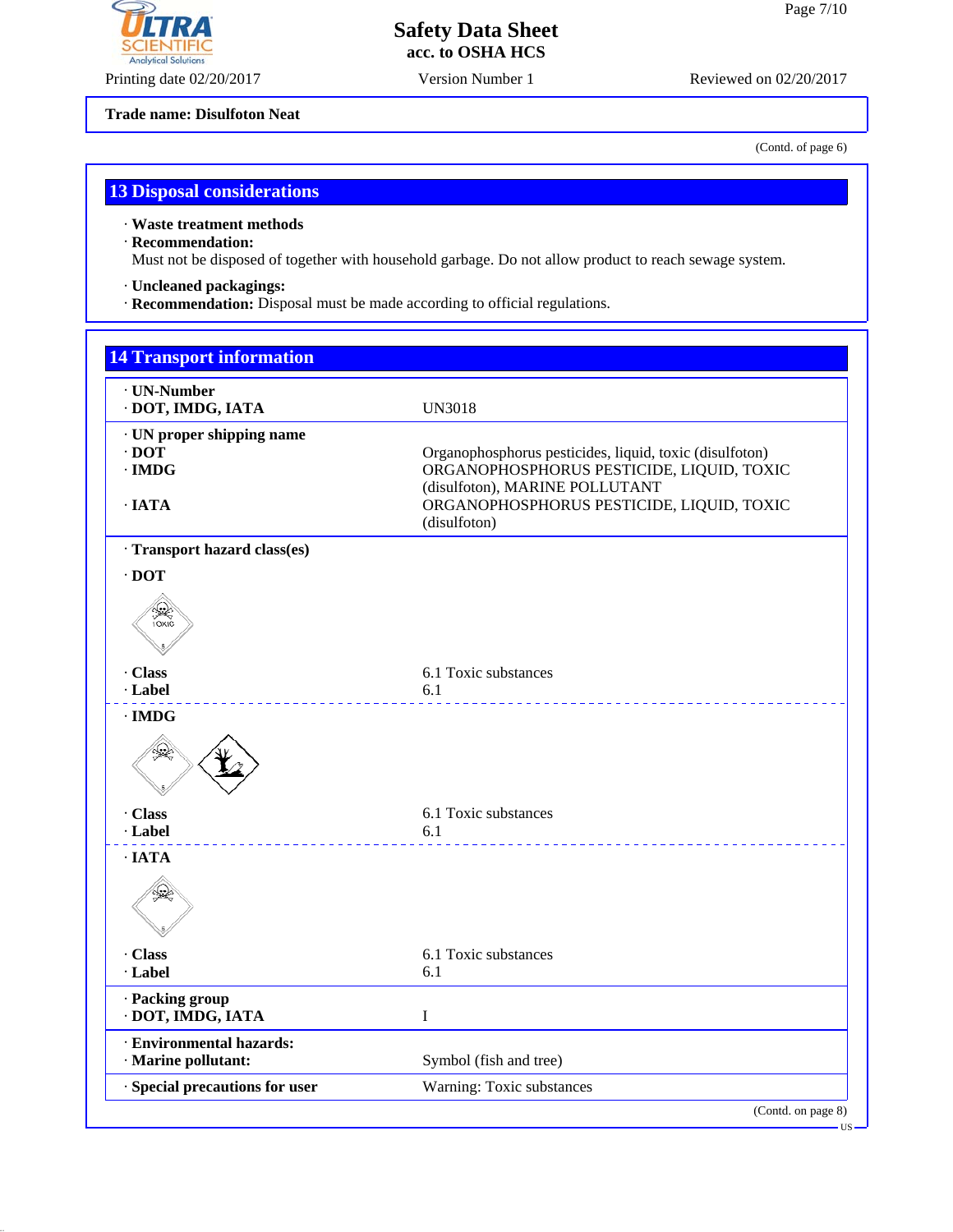

Printing date 02/20/2017 Reviewed on 02/20/2017 Version Number 1

**Trade name: Disulfoton Neat**

|                                              | (Contd. of page 7)                                                                                              |
|----------------------------------------------|-----------------------------------------------------------------------------------------------------------------|
| · Danger code (Kemler):                      | 66                                                                                                              |
| · EMS Number:                                | $6.1 - 02$                                                                                                      |
| · Stowage Category                           | <sub>B</sub>                                                                                                    |
| · Stowage Code                               | SW2 Clear of living quarters.                                                                                   |
| · Transport in bulk according to Annex II of |                                                                                                                 |
| <b>MARPOL73/78 and the IBC Code</b>          | Not applicable.                                                                                                 |
| · Transport/Additional information:          |                                                                                                                 |
| $\cdot$ DOT                                  |                                                                                                                 |
| • Quantity limitations                       | On passenger aircraft/rail: 1 L                                                                                 |
|                                              | On cargo aircraft only: 30 L                                                                                    |
| · Hazardous substance:                       | 1 lbs, 0.454 kg                                                                                                 |
| $\cdot$ IMDG                                 |                                                                                                                 |
| $\cdot$ Limited quantities (LQ)              | 0                                                                                                               |
| $\cdot$ Excepted quantities (EQ)             | Code: E5                                                                                                        |
|                                              | Maximum net quantity per inner packaging: 1 ml                                                                  |
|                                              | Maximum net quantity per outer packaging: 300 ml                                                                |
| · UN "Model Regulation":                     | UN 3018 ORGANOPHOSPHORUS PESTICIDES, LIQUID,<br>TOXIC (DISULFOTON), 6.1, I, ENVIRONMENTALLY<br><b>HAZARDOUS</b> |

#### **15 Regulatory information**

- · **Safety, health and environmental regulations/legislation specific for the substance or mixture** · **Sara**
- · **Section 355 (extremely hazardous substances):**
- Substance is listed.
- · **Section 313 (Specific toxic chemical listings):**
- Substance is not listed.
- · **TSCA (Toxic Substances Control Act):**
- Substance is not listed.
- · **Proposition 65**
- · **Chemicals known to cause cancer:**
- Substance is not listed.
- · **Chemicals known to cause reproductive toxicity for females:**
- Substance is not listed.
- · **Chemicals known to cause reproductive toxicity for males:**
- Substance is not listed.
- · **Chemicals known to cause developmental toxicity:**
- Substance is not listed.
- · **Carcinogenic categories**
- · **EPA (Environmental Protection Agency)**
- Substance is not listed.

(Contd. on page 9)

US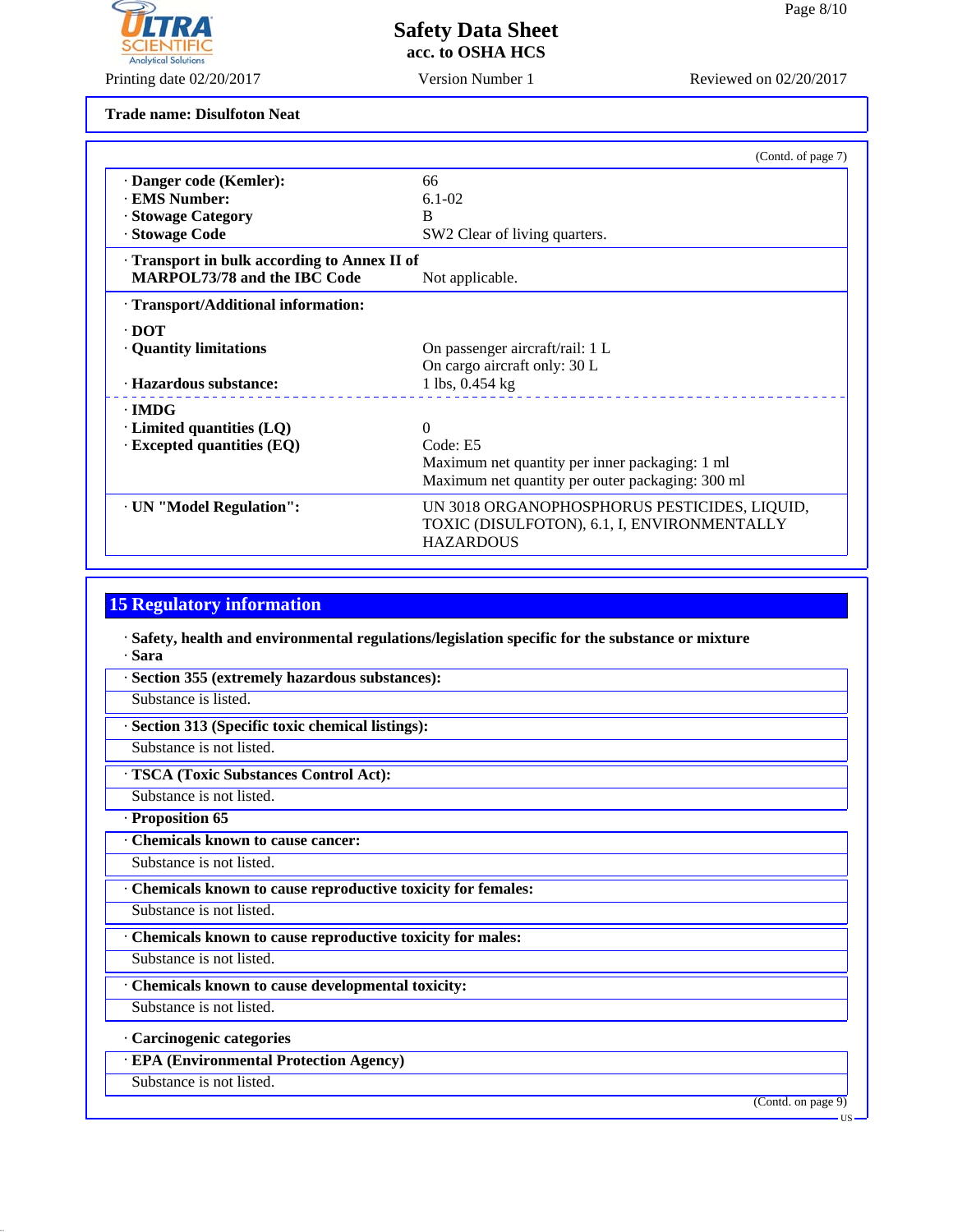Printing date 02/20/2017 Version Number 1 Reviewed on 02/20/2017

**Trade name: Disulfoton Neat**

|                                                                                                     | (Contd. of page 8) |
|-----------------------------------------------------------------------------------------------------|--------------------|
| · TLV (Threshold Limit Value established by ACGIH)                                                  |                    |
|                                                                                                     | A4                 |
| · NIOSH-Ca (National Institute for Occupational Safety and Health)                                  |                    |
| Substance is not listed.                                                                            |                    |
| <b>GHS</b> label elements                                                                           |                    |
| The substance is classified and labeled according to the Globally Harmonized System (GHS).          |                    |
| · Hazard pictograms                                                                                 |                    |
|                                                                                                     |                    |
|                                                                                                     |                    |
|                                                                                                     |                    |
| GHS <sub>06</sub>                                                                                   |                    |
| · Signal word Danger                                                                                |                    |
| · Hazard-determining components of labeling:                                                        |                    |
| disulfoton                                                                                          |                    |
| · Hazard statements                                                                                 |                    |
| Fatal if swallowed or in contact with skin.                                                         |                    |
| · Precautionary statements                                                                          |                    |
| Wear protective gloves / protective clothing.                                                       |                    |
| Do not get in eyes, on skin, or on clothing.                                                        |                    |
| Wash thoroughly after handling.                                                                     |                    |
| Do not eat, drink or smoke when using this product.                                                 |                    |
| IF SWALLOWED: Immediately call a POISON CENTER/doctor.<br>Specific treatment (see on this label).   |                    |
| Rinse mouth.                                                                                        |                    |
| IF ON SKIN: Wash with plenty of water.                                                              |                    |
| Take off immediately all contaminated clothing and wash it before reuse.                            |                    |
| Store locked up.                                                                                    |                    |
| Dispose of contents/container in accordance with local/regional/national/international regulations. |                    |
| · Chemical safety assessment: A Chemical Safety Assessment has not been carried out.                |                    |
|                                                                                                     |                    |

#### **16 Other information**

This information is based on our present knowledge. However, this shall not constitute a guarantee for any specific product features and shall not establish a legally valid contractual relationship.

- · **Department issuing SDS:** Document Control / Regulatory
- · **Contact:** regulatory@ultrasci.com
- · **Date of preparation / last revision** 02/20/2017 / -
- · **Abbreviations and acronyms:**

ADR: Accord européen sur le transport des marchandises dangereuses par Route (European Agreement concerning the International Carriage of Dangerous Goods by Road)

- IMDG: International Maritime Code for Dangerous Goods
- DOT: US Department of Transportation IATA: International Air Transport Association
- 
- ACGIH: American Conference of Governmental Industrial Hygienists EINECS: European Inventory of Existing Commercial Chemical Substances
- CAS: Chemical Abstracts Service (division of the American Chemical Society)
- NFPA: National Fire Protection Association (USA)
- HMIS: Hazardous Materials Identification System (USA)
- VOC: Volatile Organic Compounds (USA, EU)
- LC50: Lethal concentration, 50 percent
- LD50: Lethal dose, 50 percent

PBT: Persistent, Bioaccumulative and Toxic

(Contd. on page 10)



US